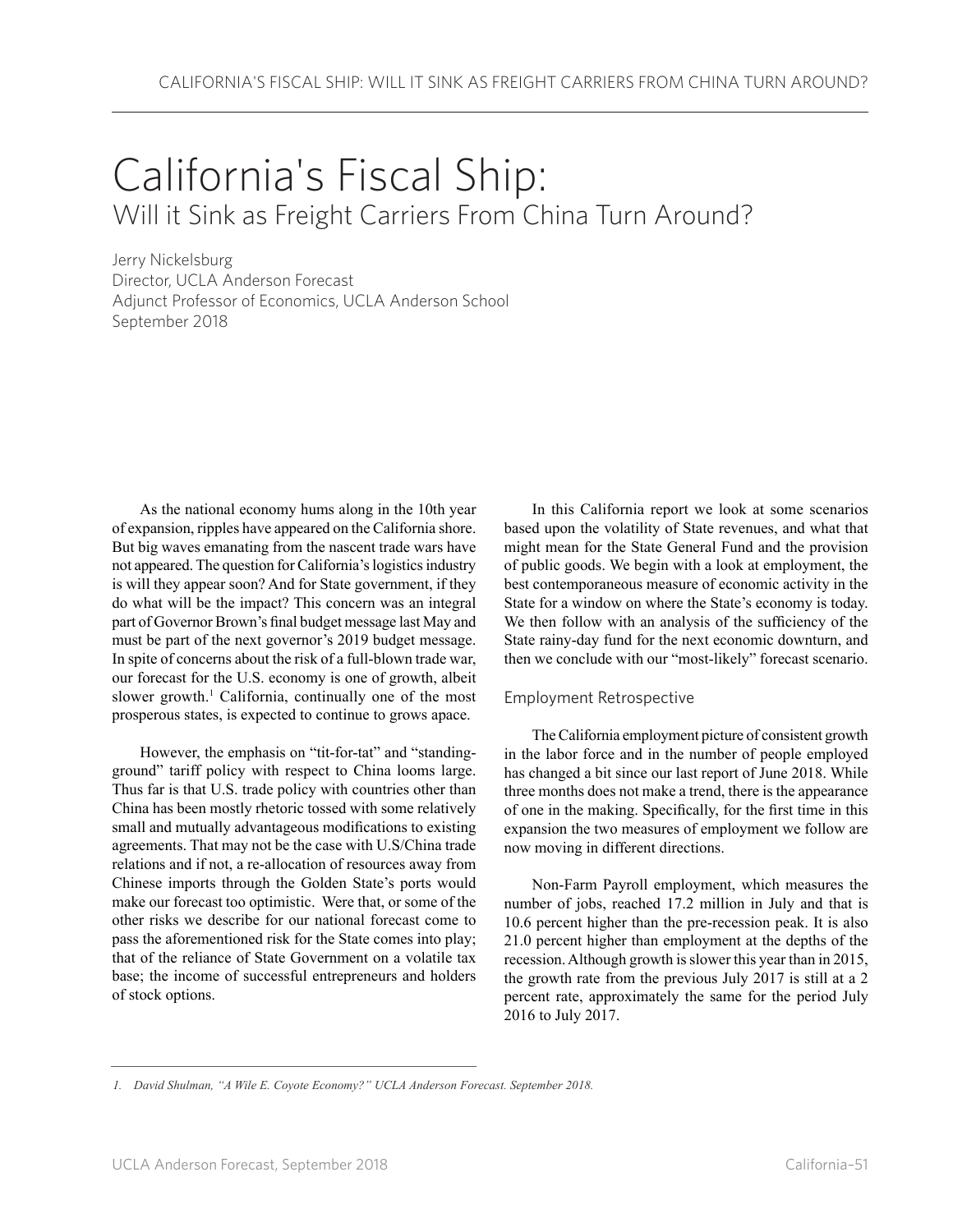Total employment, which measures the number of people employed and includes farm workers and non-farm non-payroll sole proprietors has dropped from a 2% growth rate to a July to July growth rate of only 0.7%. In part, this is due to a reduction in farm employment of nearly 4 percent since China responded to U.S. tariffs with duties on agricultural exports from the U.S.

However, it is more than farm employment that has caused this shift. (Chart 1). What other explanation might there be for the difference between the two measures? It could be measurement error as the metrics come from two different surveys and the annual benchmark revision next March could correct it. However, it is more likely an outcome of tight labor markets. Likely the explanation is that firms are now having to convert contract workers to regular employees with associated benefits in order to retain their skilled workforce. That conversion would increase the number of non-farm jobs without changing the metric for the number of people employed. This is good news for employees who will continue to experience an increase in compensation through the year.

The growth in non-farm payroll jobs continues to be dominated by the health care sector and leisure and hospitality reflecting the demand of aging and retiring baby-boomer Californians (Chart 2). The next two sectors with the largest number of new jobs over the last year are education and construction. On a percentage basis (Chart 3) the construction and logistic sectors are the fastest growing sectors in the State.

Herein lies the source of risk for the continuation of the expansion in California. Construction is negatively related to interest rates, and our National forecast has them increasing. While the demand for housing is such that it will only slow home construction the same is not true for office and retail construction. The new tariffs announced as this article is being written will negatively affect the logistics industry. Even though our forecast is for it to have only minimal effects, there is an increasing risk that the escalation of the trade war with China will have a significant negative impact. Finally, education is dependent on public financing. Were construction and logistics to contract in the coming year, this could reverberate through the California economy. The third growth sector, education, would then be impacted by the fall off in State general fund revenues. Is that enough to derail the State budget and halt the expansion? The answer is, it depends on the magnitude of the slowdown and that is the subject of the analysis in the next section.



*Source: EDD.ca.gov*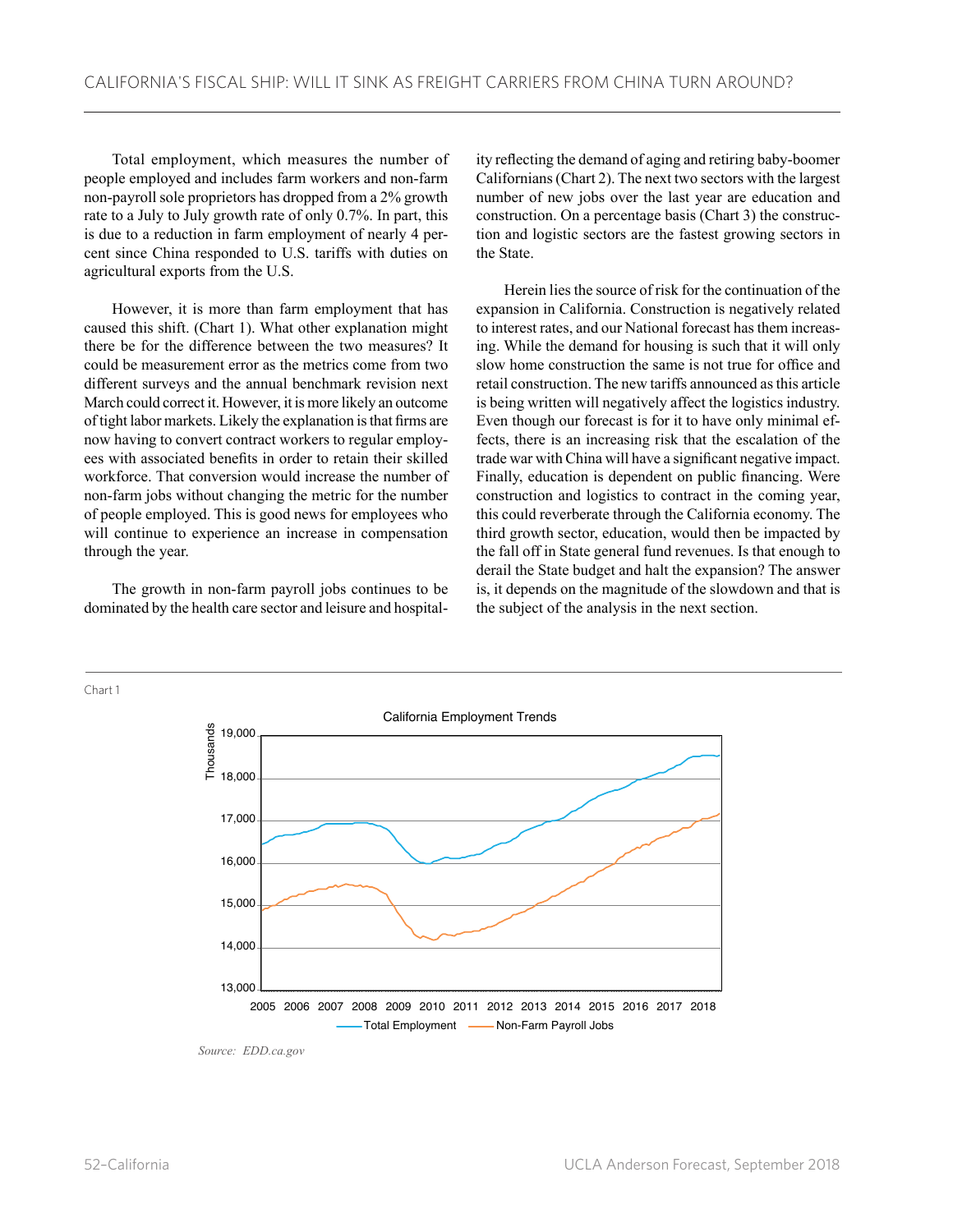Chart 2



CHANGE IN NO. OF JOBS BY SECTOR (JULY 2017 to JULY 2018)

*Source: EDD.ca.gov, UCLA Anderson Forecast*

Chart 3



*Source: EDD.ca.gov, UCLA Anderson Forecast*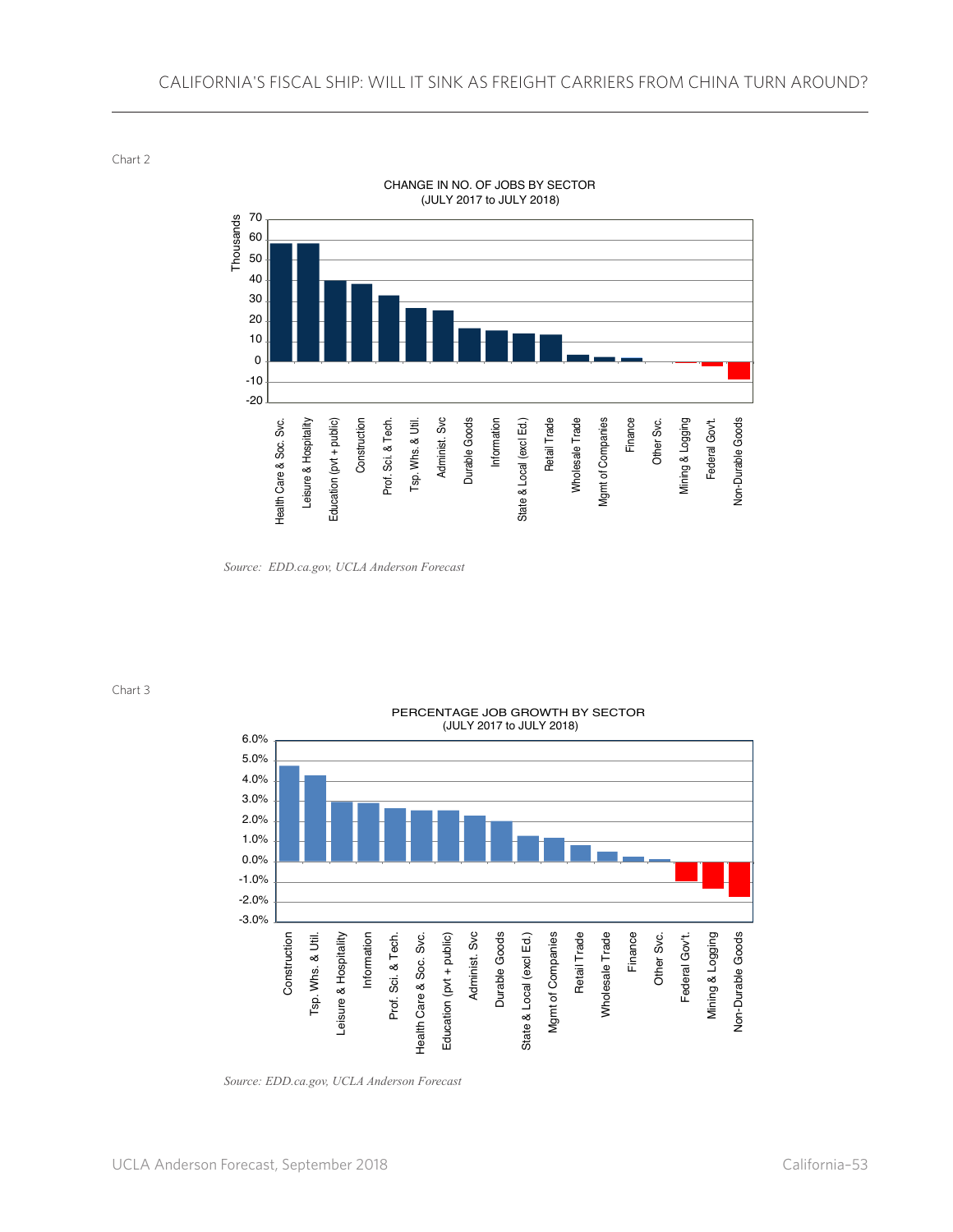## The Risk To The General Fund

The last two recessions (2001 and 2008/2009) were accompanied by a large drop in State personal income tax revenues. The consequence for the State economy was a cutback in government services with concomitant spillover effects. The only change in the State income tax code since that time has been an increase in the tax on high income earners; individuals whose income is positively correlated with the state of the economy.

To explore the risk associated with this as the economy cools over the next few years we look at the volatility of tax revenues and project what the impact on the State General Fund would be for a garden variety recession. It is important to keep in mind that there is no such thing as a garden variety recession. Rather they are characterized by certain sectors being hit harder than others. In California, it was the aerospace contraction (1990), the dot-com bust (2001) and the housing collapse (2008/2009). Will the next one be mild or not? That is still an open question. Nevertheless, as forecasters we look at the prospects under an assumption

that the future will be somewhat like the past, and that is the methodology embodied herein.

To quantify volatility, consider personal income tax revenue receipts on a fiscal year basis (July 1 to June 30) deflated for inflation (Chart 4).

The trend in these revenues needs to be removed so that secular growth in the economy does not distort the analysis. If we estimate the trend<sup>2</sup> we get the fitted red line (Chart 5). The line represents the secular growth in income and the difference between the line and the actuals (called the residuals) is how much over or under trend real income is at that point in time.

Now to get some idea of volatility, we calculated the standard deviations of residuals from the trend line—the difference between actuals and trend—for the first 20 years of data. This tells us how far off, on average, the actual is from the trend. Then for each subsequent year, we dropped the first year, added the subsequent year and recalculated the standard deviation. (Chart  $6$ ).<sup>3</sup>



*<sup>2.</sup> A linear-exponential trend ( Personal Income = b1 \* time + b2\*time2) was estimated using standard regression analysis.*

*<sup>3.</sup> The calculation is done in percentages to adjust for the increasing size of real personal income.*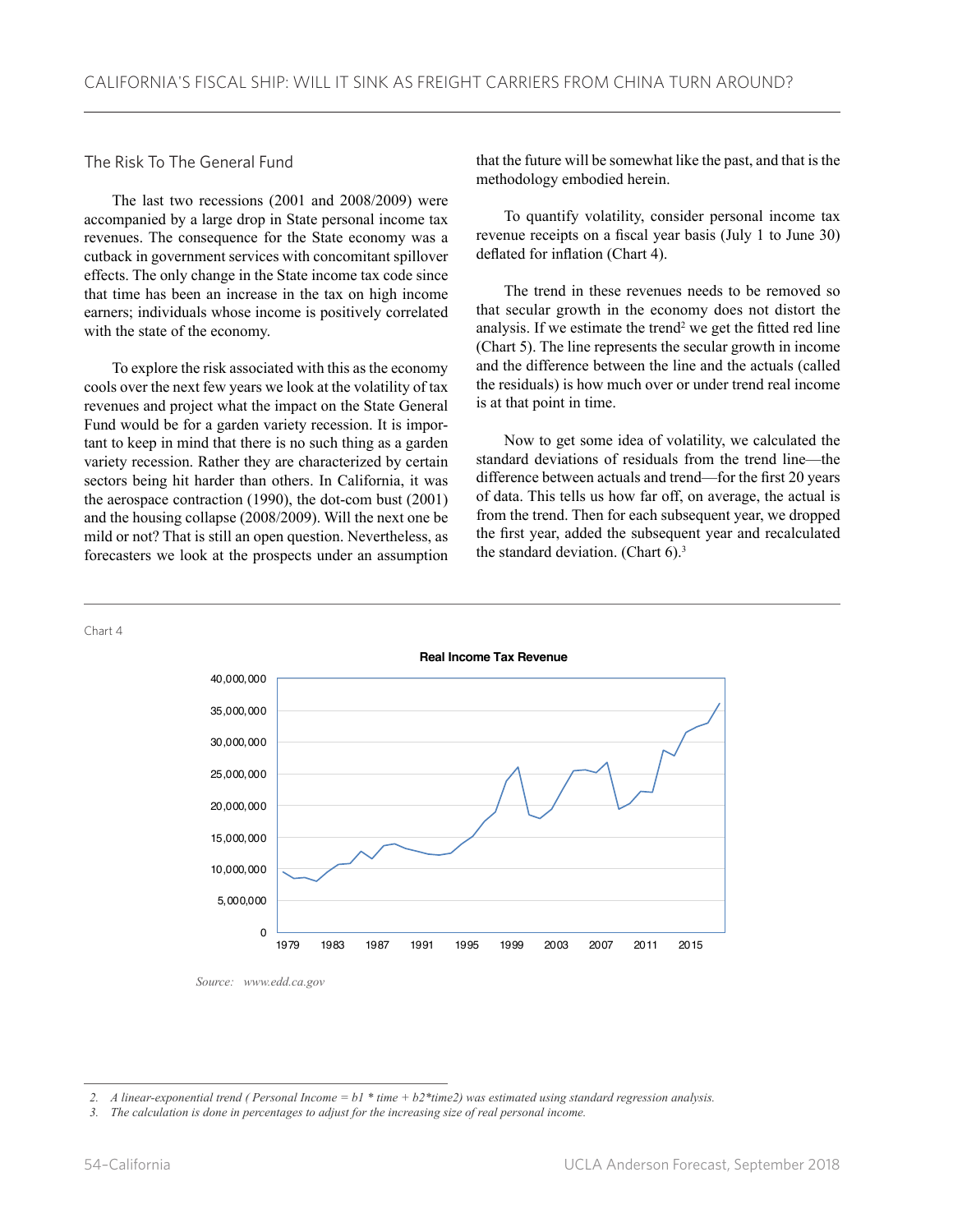0 5,000,000 10,000,000 15,000,000 20,000,000 25,000,000 30,000,000 35,000,000 40,000,000 1979 1983 1987 1991 1995 1999 2003 2007 2011 2015

Chart 5

*Source: www.edd.ca.gov*

Chart 6



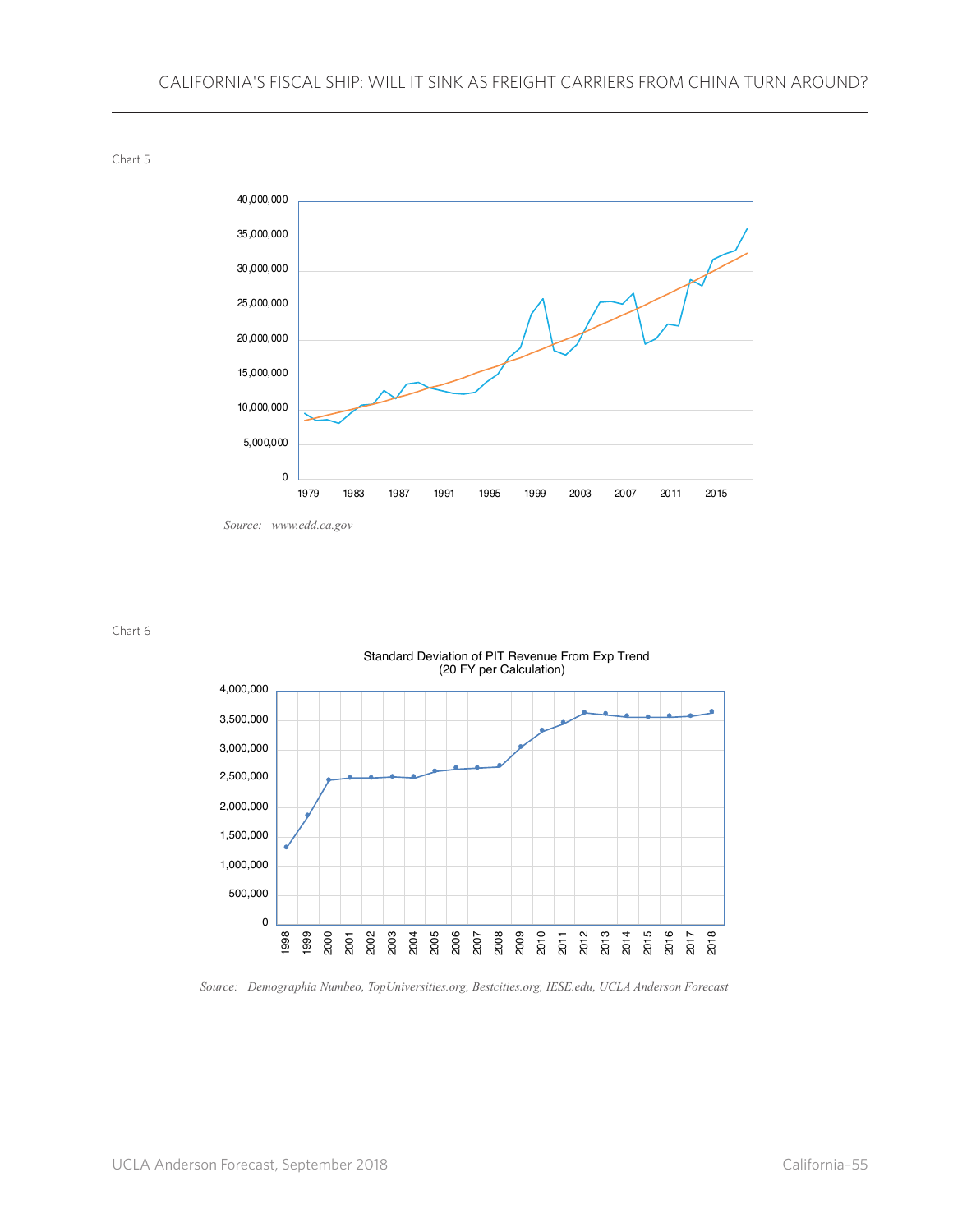Why does this volatility increase over time? It could be related to the trend model. But interestingly it corresponds to the end of manufacturing in California and the rise of entrepreneurial business. That is not proof that these are anything more than spurious correlations, however, there is reason to think it is more than that.

In earlier recessions, California was more heavily a manufacturing economy. The contractions in manufacturing were associated with layoffs of manufacturing workers. But there was much less impact on high-income c-suite executives. Fewer were laid off and those who were not had, for the most part, only their bonuses affected.

Moreover, manufacturing executives in the past were not as highly compensated as those of today. It has been well documented elsewhere that increasing inequality in the U.S. today is associated with high income executives and high income entrepreneurs having their income grow very much faster than the economy as a whole. As these entrepreneurs replace manufacturing executives, the correlation between personal income and the state of the economy increases. So, this is a plausible explanation for the increase in volatility of revenue collection shown in Chart 6.

Now let us do a thought exercise. Suppose the next recession results in an initial drop in personal income tax (PIT) revenues of one standard deviation below trend. A drop of this magnitude or greater would happen in one-third of all recessions.4

Then the loss compared to today is the loss from above trend to the trend line to one standard deviation below the trend line. Converting this number to nominal dollars and we have a drop in General Fund revenues of \$18.67B. This seems reasonable when one thinks of the last two recessions.

Also, when PIT revenues fall below trend they tend to stay below trend for at least one additional year. We estimated the magnitude of the persistent below trend revenues relative to the first-year revenue drop below trend.<sup>5</sup> Using this estimate, the second year would be \$17.45B below the previous above trend peak. The two together represent a shortfall in revenues from the year preceding the recession of \$36.12B (remember the \$46B shortfall last time?).

The rainy-day fund on June 30, 2019 is projected in the Governor's May 2018 message to be funded at \$13.77B; a level of funding which is much less than the \$36.12B calculated in this exercise. But, of course, this is just a thought experiment. The next recession could be mild compared to the last four recessions.

To consider something less extreme, suppose the drop is 0.5 standard deviations below trend. In this case, a recession of at least this severity would happen in two-thirds of all recessions. Using the same methodology yields a two-year drop in revenues of \$27.32B. This is also much larger than the projected \$13.77B rainy-day fund.

To tie this to empirical observation, consider Chart 7. The two lines represent the change in personal income tax collections and the change in capital gains tax collections (assuming all capital gains taxes are paid at the highest marginal tax rate). The correlation is evident. In 2008, there was a fall in capital gains, but the drop occurred in the fourth quarter and was not picked up in tax collections (or the absence of tax collections) until the following year. In 2012, there was a shifting of income in anticipation of the increase in taxes from Prop 30 (passed in November), but the higher taxes imposed retroactively did not appear until 2013. If one were to adjust for these events the correlation between the two would be much tighter. And the thing is, capital gains drop precipitously in recessions, even mild ones.

The implication for the forecast is that state and local expenditures are at risk in the next downturn. The rainy-day fund, like a leaky umbrella, will only keep us from being as wet as we would otherwise be, but we will be wet nonetheless. If the legislature wanted to offset this risk, there would need to be less spending today and significantly more savings for tomorrow. Or alternatively, California needs to escape the next recession relatively unscathed. While this analysis does not change our current forecast, one of slowing growth, but without a recession, it will come into play in any adjustment to the forecast if the developments in the current trade war with China result in the ships filled with goods for the warehouses in California end up turning around and heading back to China.

*<sup>4.</sup> This assumes a normal (bell curve) distribution for the residuals.*

*<sup>5.</sup> The estimate of serial correlation was a coefficient of .87.*